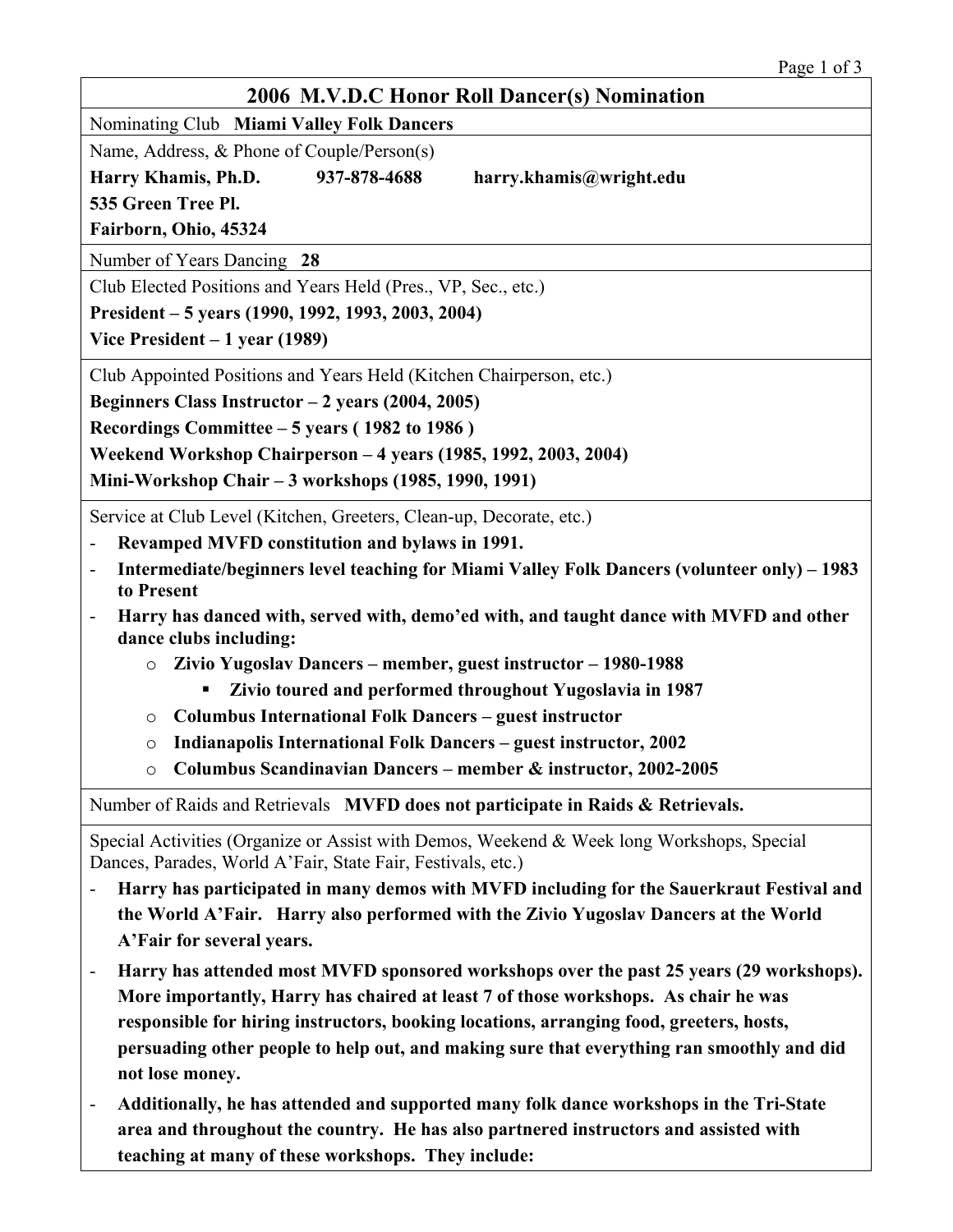| 2006 M.V.D.C Honor Roll Dancer(s) Nomination                                                                          |
|-----------------------------------------------------------------------------------------------------------------------|
| Nominating Club Miami Valley Folk Dancers                                                                             |
| Name, Address, & Phone of Couple/Person(s)                                                                            |
| Harry Khamis, Ph.D.<br>937-878-4688<br>harry.khamis@wright.edu                                                        |
| 535 Green Tree Pl.                                                                                                    |
| Fairborn, Ohio, 45324                                                                                                 |
| <b>Annual Tri-City Folk Dance Festival – guest instructor many times</b><br>$\circ$                                   |
| Folklore Village – taught Swedish couple dances, 2001<br>$\circ$                                                      |
| <b>North South Teachers Workshop, CA - 2004</b><br>O                                                                  |
| <b>Ann Arbor Dawn Dance, MI - 2003</b><br>O                                                                           |
| Stockton Folk Dance Camp, CA - 2 week dance camp, 2003<br>$\circ$                                                     |
| Mainewoods Folk Dance Camp - several years (week long camps)<br>$\circ$                                               |
| <b>Oblebay Camp in West Virginia</b><br>$\circ$                                                                       |
| Old World Music & Dance Camp, NY<br>$\circ$                                                                           |
| Kentucky Dance Institute – week long camps<br>$\circ$                                                                 |
| M.V.D.C Position and Years Held (Pres., VP, Treasurer, Trustee, etc.)                                                 |
| <b>None</b>                                                                                                           |
| State & National Positions and Years Held (State Corp, State & National Convention Positions, etc.)<br><b>None</b>    |
| State & National Conventions Attended                                                                                 |
| <b>Ohio 2001</b>                                                                                                      |
| Also see the many workshops and camps listed under special activities that he attended.                               |
| Attach a Write Up (Include all information about applicant that might be of importance to the Selection<br>Committee) |
| MUST BE TURNED IN TO THE COUNCIL SECRETARY BY THE<br><b>NOVEMBER COUNCIL MEETING!</b>                                 |
|                                                                                                                       |
| 8/26/00                                                                                                               |
| Write Up                                                                                                              |

**of music and movements from across the world. The incredible richness of melodies, rhythms, beats, and instruments fascinates him, and he thinks it is great fun to move to these rhythms.** 

**Upon taking a teaching position at Wright State University he started dancing with the Miami Valley Folk Dancers in 1980. He quickly became a very active and valued member, serving in various positions, and participating in many club functions. He has served as President, Vice-President, Workshop Chair, Dance Instructor and more. His leadership and commitment to the club is so well thought of, that he was asked to chair (and he accepted) MVFD's 50th Anniversary workshop (held in 2003) while he was on a 2 year sabbatical to Sweden. It was a resounding success.**